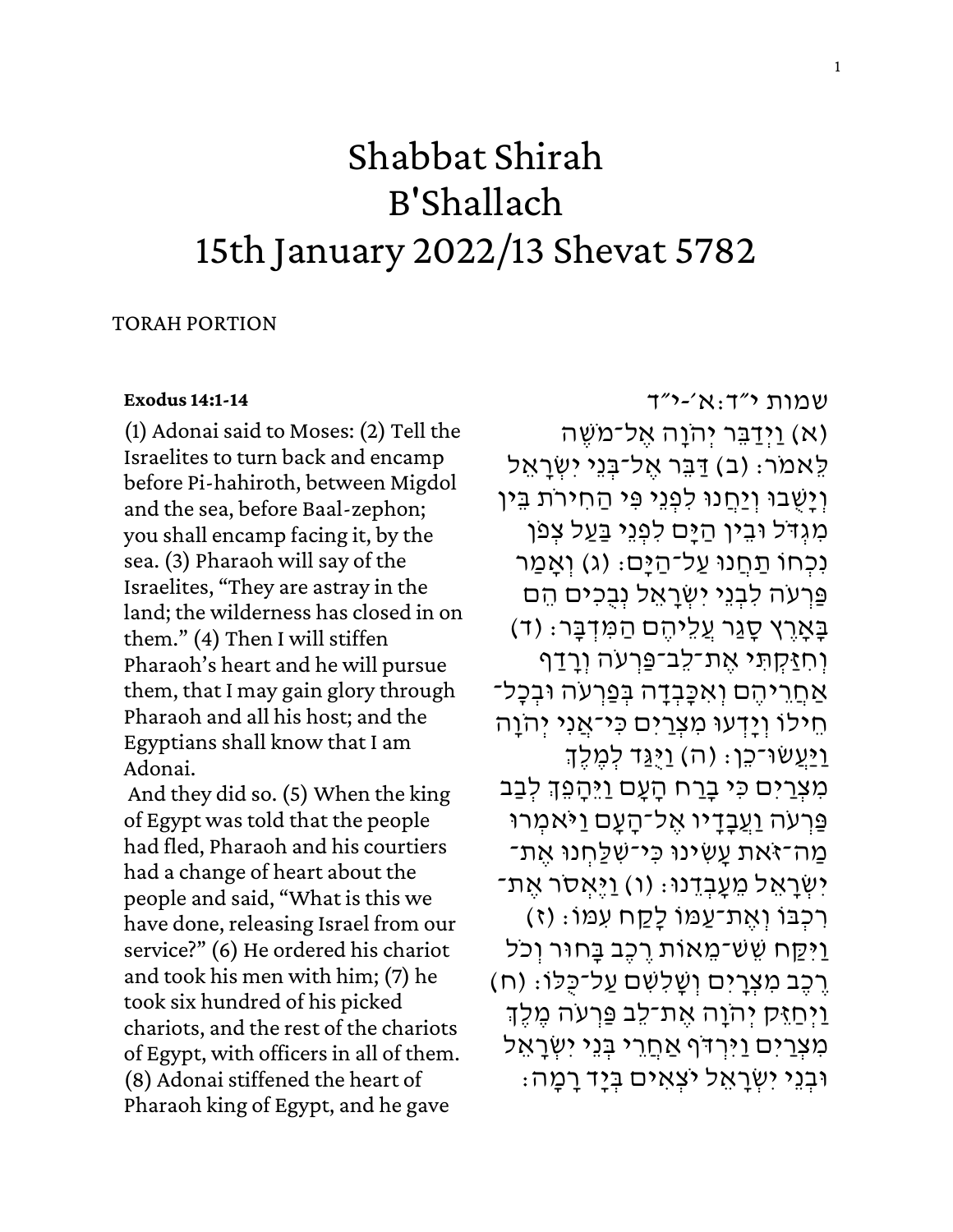chase to the Israelites. As the Israelites were departing defiantly, (9) the Egyptians gave chase to them, and all the chariot horses of Pharaoh, his horsemen, and his warriors overtook them encamped by the sea, near Pi-hahiroth, before Baal-zephon. (10) As Pharaoh drew near, the Israelites caught sight of the Egyptians advancing upon them. Greatly frightened, the Israelites cried out to Adonai. (11) And they said to Moses, "Was it for want of graves in Egypt that you brought us to die in the wilderness? What have you done to us, taking us out of Egypt? (12) Is this not the very thing we told you in Egypt, saying, Let us be, and we will serve the Egyptians, for it is better for us to serve the Egyptians than to die in the wilderness'?" (13) But Moses said to the people, "Have no fear! Stand by, and witness the deliverance which Adonaiwill work for you today; for the Egyptians whom you see today you will never see again. (14) Adonai will battle for you; you hold your peace!"

(ט) וַיִּרְדְּפוּ מְצְרַיִם אַחֲרֵיהֶם וַיַּשִׂיגוּ אוֹתָם חֹנִים עַל־הַיָּם כָּל־ ּסוּס רֵכֶב פַּרְעֹה וּפַרַשֵּׁיו וְחֵילוֹ על־פי החירת לפני בעל צפו: (י) וּפַרְעֹה הִקְרִיב וַיִּשְׂאוּ בְנֵי־ יִשְׂרַאֵל אֶת־עֵינֵיהֶם וְהִנֵּה מְצְרַיִם | נֹסֶעֲ אֲחֲרֵיהֶם וַיִּירְאוּ מְאֹד וַיִּצְעֲקוּ בְנֵי־יִשְׂרָאֵל אֵל־ יְהֹוָה: (יא) וַיֹּאמְרוּ אֱל־מֹשֶׁה הַמְבָּלִי אֵין־קִבְרִים בְּמִצְרַיִם לִקַחְתַּנוּ לַמוּת בַּמִּדְבֵּר מַה־זֹּאת ַעֲשָׂיתַ לֵּנוּ לְהוֹצִיאֲנוּ מִמְּצְרַיִם. (יב) הֵלֹא־זֶה הַדַּבַר אֲשֶׁר דְּבַּרְנוּ אֵלֵיד בְמִצְרַיִם לֵאמֹר חֲדַל מְמֵנּוּ <u>וְנַעֲבְדַה אֶת־מְצְרֵיָם כְּי טוֹב לַנוּ</u> עֵבֹד אֶת־מִצְרַיִם מְמִתֶנוּ בַּמְדְבֵּר: ֿ יֹאמֶר מֹשֶׁה אֱל־הָעָם אַל־) תִּירָאוּ הִתְיַצְבוּ וּרְאוּ אֵת־יִשׁוּעַת יְהֹנָה אֲשֶׁר־יַעֲשֶׂה לָכֵם הַיּוֹם כִּי אֲשֶׁר רְאִיתֶם אֶת־מִצְרַיִם הַיּוֹם לא תֹסְפוּ לִרְאֹתָם עוֹד עַד־עוֹלָם: (יד) יְהֹוָה יִלָּחֵם לָכֶם וְאַתֶּם  $\{9\}$  : תַּחֲרָשׁוּו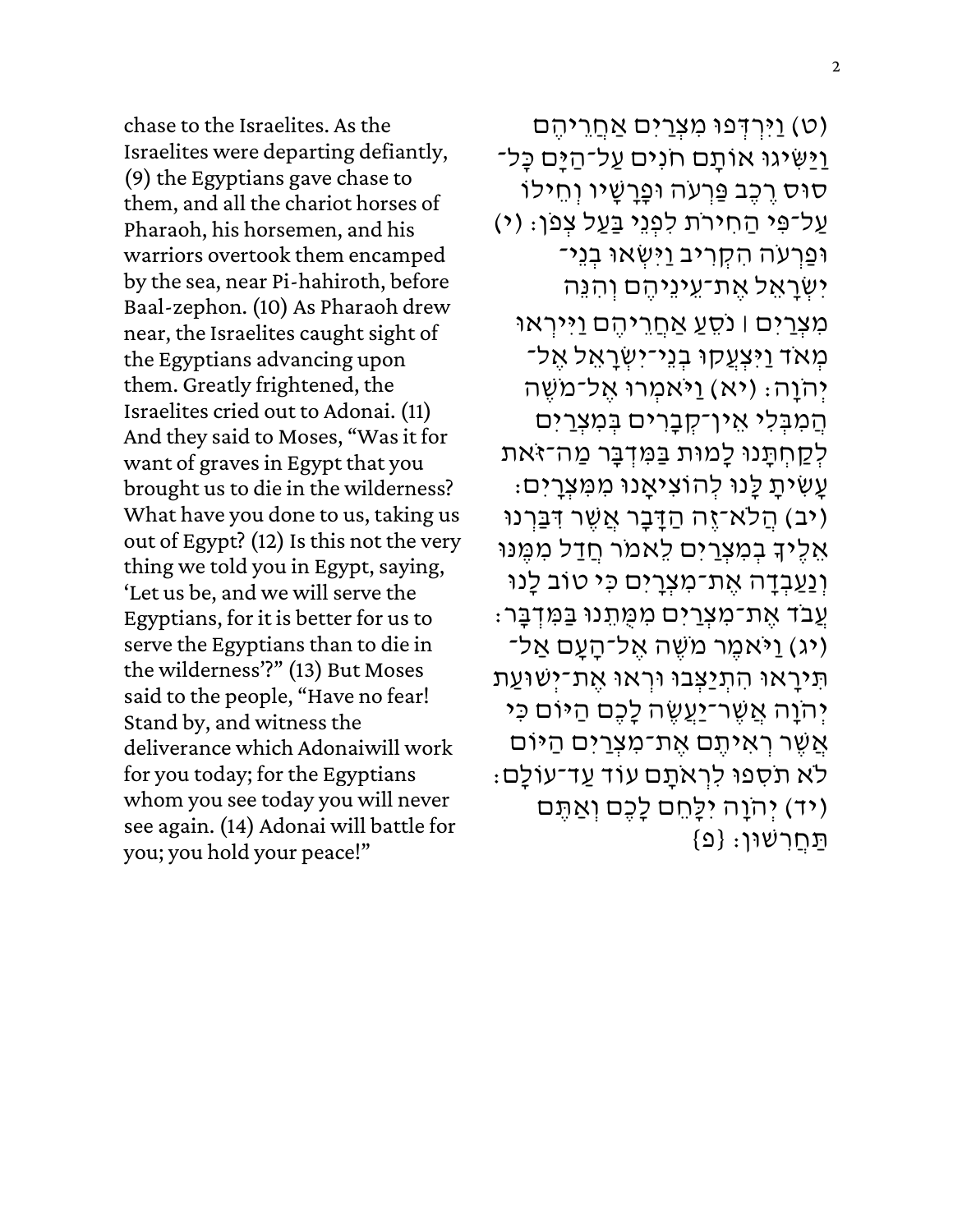### SONG OF THE SEA

#### **[Exodus 15:1-18](https://www.sefaria.org/Exodus.15.1-18)**

(1) Then Moses and the Israelites sang this song to Adonai. They said: I will sing to Adonai, for He has triumphed gloriously; Horse and driver He has hurled into the sea. (2) Adonai is my strength and might; He is become my deliverance. This is my God and I will enshrine Him; The God of my father, and I will exalt Him. (3) Adonai, the Warrior— Adonai is His name! (4) Pharaoh's chariots and his army He has cast into the sea; And the pick of his officers Are drowned in the Sea of Reeds. (5) The deeps covered them; They went down into the depths like a stone. (6) Your right hand, O Adonai, glorious in power, Your right hand, O Adonai, shatters the foe! (7) In Your great triumph You break Your opponents; You send forth Your fury, it consumes them like straw. (8) At the blast of Your nostrils the waters piled up, The floods stood straight like a wall; The deeps froze in the heart of the sea. (9) The foe said, "I will pursue, I will overtake, I will divide the spoil; My desire shall have its fill of them. I will bare my sword— My hand shall subdue them." (10) You

[שמות](https://www.sefaria.org/Exodus.15.1-18) ט״ו:א׳-י״ח (א) אַז יַשִׁיר־מֹשֶׁה וּבְנֵי יִשְׂרַאֵל אֶת־הַשִּׁירָה הַזֹּאת לַיהֹוַה  $\mathbf v$ ויֹאמרוּ לאמר {ס} אשירה לַיהֹוָה כִּי־גַאֹה  $\{\sigma\}$ נְאַה  $\{\sigma\}$ סוּס וְרֹכְבוֹ רָמָה בַיַּם: {ס} ( (ב) עַזִּי וְזָמְרַת יַה וַֹֽיְהִ י־לִ ָ֖י לִ ֹֽיש ו ע ָּ֑ה }ס{ זֶַ֤ה אֵלִי וְאֲנְוְהוּ {ס} אֱ אֱלֹהֵי אֲבִי וַאֲ רֹמְ מֶ ֹֽנְהו ׃ }ס{ )ג( יְ הֹו ָ֖ה אִישׁ מִלְחַמַּה יְהֹוַה שְׁמוֹ:  $\{\sigma\}$  (ד) מַרְכְּבֹת פֵּרְעֹה וְחֵילוֹ <u>יר</u>ה בים {ס} נמבחר שלשיו  $($ הָעוּ בְיַם־סוּף:  $\sigma$  } (ה) תְּהֹמֹת יְכַסְיָמוּ יָרְדוּ בִמְצוֹלֹת .<br>כְּמוֹ־אָבֶן: {ס} (ו) יְמִינְךָ יְהֹוַה נֵאְדַּרִי .<br>בַּכֹּחַ {ס} | יְמִינְךָ יְהֹוָה תִּרְעַץ .<br>אוֹיֵב: {ס} (ז) וּבְרֹב גְּאוֹנְךָ ׇך ַת ֲה ֹרס ק ֶמי }ס{ ת ְ ש ַ ל ַחּ֙ .<br>חֲרֹנְךָ יֹאכְלֵמוֹ כַּקַשׁ: {ס} (ח) וּבְרוּחַ אַפֶּיךָ נֵעֶרְמוּ מַיִּם {ס} פְּצְבוּ כְמוֹ־ נִד נֹזְלִ**ים {ס}** קַפְּאוּ תְהֹמֹת בְלֶב־יָם: {ס} (ט) אָמַר אוֹיֵב אֵרְדֹף אַ (ס $($ ס אַחַלֵּק שַׁלַל ת מלאמוֹ נפּשׁי {ס} אריק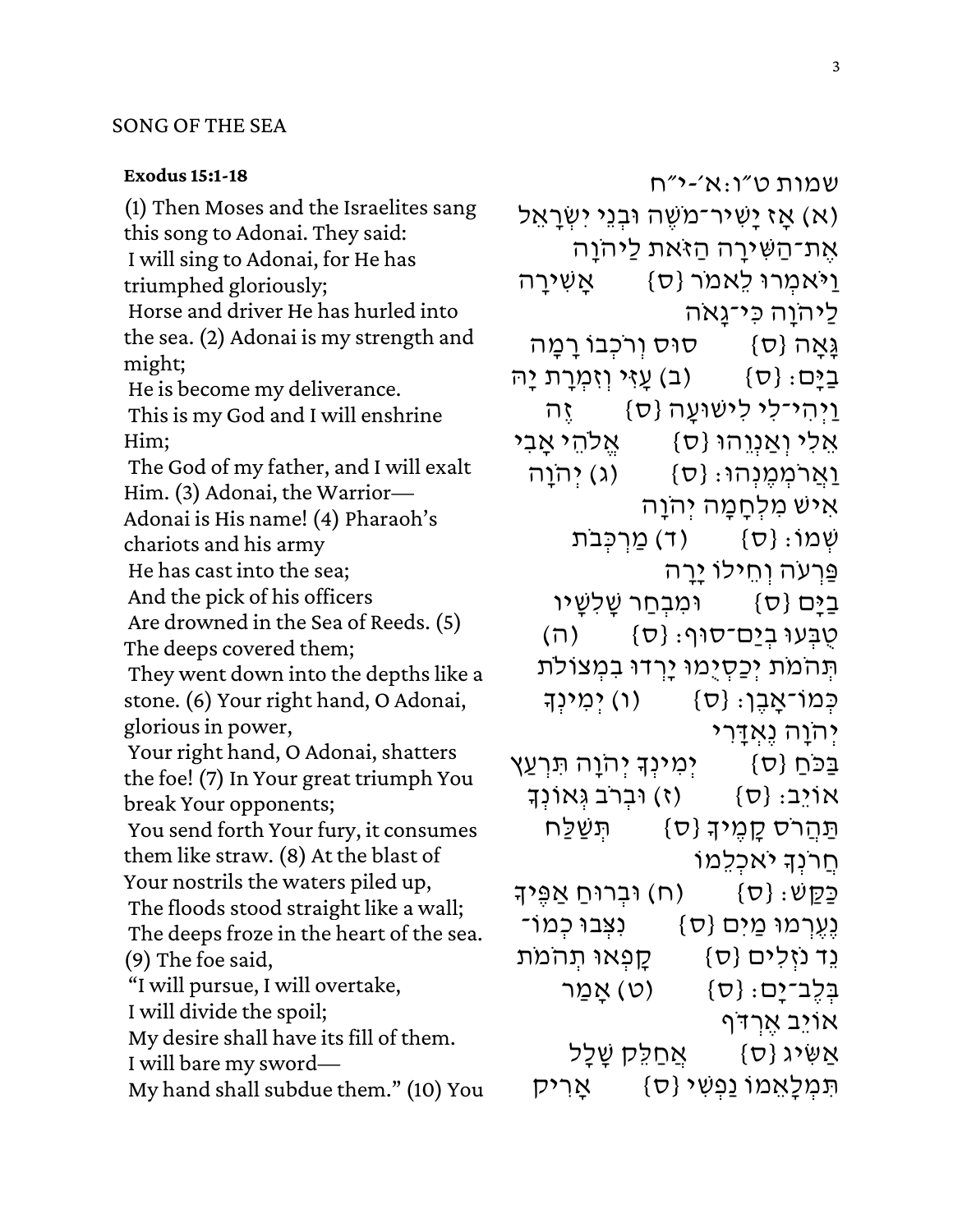made Your wind blow, the sea covered them;

They sank like lead in the majestic waters.

(11) Who is like You, O Adonai, among the celestials;

Who is like You, majestic in holiness, Awesome in splendor, working wonders! (12) You put out Your right hand,

The earth swallowed them. (13) In Your love You lead the people You redeemed:

In Your strength You guide them to Your holy abode. (14) The peoples hear, they tremble;

Agony grips the dwellers in Philistia. (15) Now are the clans of Edom dismayed;

The tribes of Moab—trembling grips them;

All the dwellers in Canaan are aghast. (16) Terror and dread descend upon them;

Through the might of Your arm they are still as stone—

Till Your people cross over, O Adonai, Till Your people cross whom You have ransomed.

(17) You will bring them and plant them in Your own mountain,

The place You made to dwell in, O Adonai.

The sanctuary, O Adonai, which Your hands established. (18) Adonai will reign for ever and ever!

ּחַרְבִּי תּוֹרִישֶׁמוֹ יַרִי: {ס} (י) נַשַּׁפְתָּ בְרוּחֲדָ כִּסָּמוֹ יָם {ס} צְלְלוּ כַּעוֹפְרֶת  $(N^{\prime})$  $\{\nabla\}$  : במים אדירים מי־כַמֹכַה בַּאֲלָם בַּקְדֶשׁ (ס) נוֹרָא תְהִלֹּת עֹשֶׂה פְּלֵא: {ס} (יב) נַטְיתַ יְמִינְךָ תִּבְלַעֵמוֹ  $\mathfrak{D}'$ אַרֵץ:  $\{\nabla\}$  (יג) נַחִית בְחַסְדָּךְ עַם־זוּ נְאָלְתָּ {ס} נְהַלְתָּ בְעָזְךָ אֶל־ יְוָה קָדְשֶׁךָ: {ס} (יד) שָׁמְעוּ עַמִּים יִרְגָּזוּן {ס} תִּיל אָחַז יֹשְׁבֵי פְּלַשֶּׁת: {ס} (טו) אַז נִבְהֲלוּ אֲלוּפֵי אדום {ס} אילי מוֹאב יֹאחֲזֵמוֹ רָעַד {ס} נַמֹגוּ כֹּל יֹשְׁבֵי כְנָעַן: {ס} (טז) תפל עֵלֵיהֵם אֵימַתַּה וַפַּחַד (ס) בִּגְדֹל זְרוֹעֲךָ יִדְמוּ יִדְיֶּיֶיִי עֲרֹיַיַּבֶּר עֲם־זוּ<br>יְהֹוָה {ס} | עֲד־יַעֲבֹר עַם־זוּ קֶנְיתָ: {ס} (יז) תְּבְאֵמוֹ וְתְטַעֱמוֹ בְּהַר נַחֲלָתְךָ {ס} בְּיִנְדָ פָּעַלְתָּ יְהֹוָה {ס} בִּיקְדָשׁ אֲדֹנָי כּוֹנְנוּ יָדֶיךָ: {ס} (יח) יְהֹוַה | יִמְלֹךְ לְעֹלַם  $\{\nabla\}$ : ועד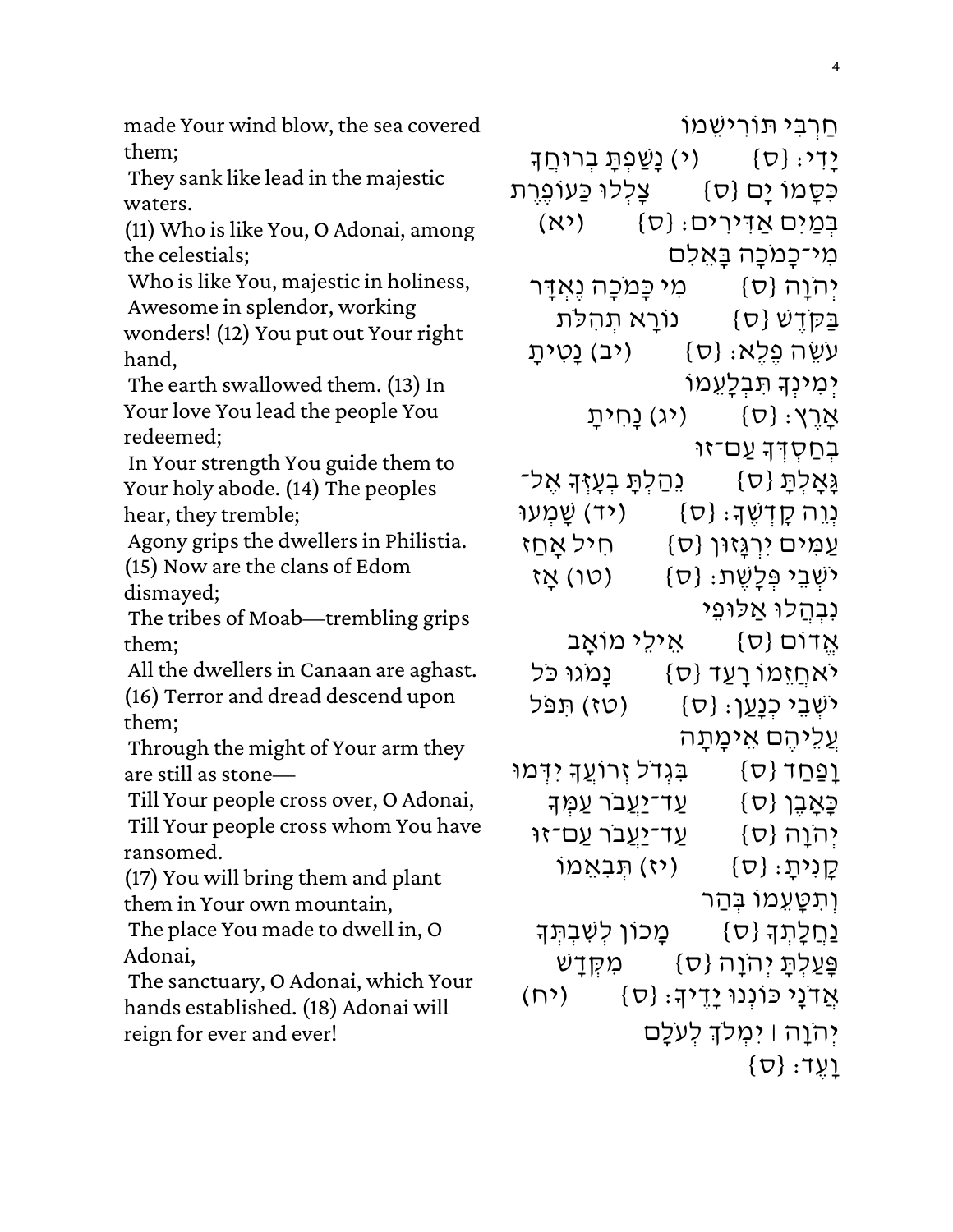## **[Judges 4:4-24](https://www.sefaria.org/Judges.4.4-24)**

(4) Deborah, wife of Lappidoth, was a prophetess; she led Israel at that time. (5) She used to sit under the Palm of Deborah, between Ramah and Bethel in the hill country of Ephraim, and the Israelites would come to her for decisions. (6) She summoned Barak son of Abinoam, of Kedesh in Naphtali, and said to him, "Adonai, the God of Israel, has commanded: Go, march up to Mount Tabor, and take with you ten thousand men of Naphtali and Zebulun. (7) And I will draw Sisera, Jabin's army commander, with his chariots and his troops, toward you up to the Wadi Kishon; and I will deliver him into your hands." (8) But Barak said to her, "If you will go with me, I will go; if not, I will not go." (9) "Very well, I will go with you," she answered. "However, there will be no glory for you in the course you are taking, for then Adonai will deliver Sisera into the hands of a woman." So Deborah went with Barak to Kedesh. (10) Barak then mustered Zebulun and Naphtali at Kedesh; ten thousand men marched up after him;<sup>-a</sup> and Deborah also went up with him. (11) Now Heber the Kenite had separated from the other Kenites,-b descendants of Hobab, father-in-

[שופטים](https://www.sefaria.org/Judges.4.4-24) [ד ׳:ד׳- כ״ ד](https://www.sefaria.org/Judges.4.4-24)(ד) וּדְבוֹרַה אִשֵּׁה נְבִיאַה אֵשֶׁת לַפִּידוֹת הִיא שֹׁפְטָה אֶת־יִשְׂרָאֵל בַּעֶת הַהִיא: (ה) וְהִיא יוֹשֵׁבֶת תַּחַת־תֹּמֵר דְּבוֹרָה בִּין הָרָמָה וּבֵין בֵּית־אֵל בִּהַר אֵפְ<u>רִיִם וַיַּע</u>ֲלוּ אֵלֶיהָ בְּנֵי יִשְׂרָאֵל לַמְּשְׁפָּט: (ו) וַתְּשָׁלַח וַתִּקְרָא לְבָרָק בֵּן־ אֲבִינֹעַם מִקֱדֶשׁ נַפְתָּלִי וַתֹּאמֶר אֵלֵיו הֲלֹא צִוָּה ו יְהֹוָה אֱלֹהֵי־ יִשְׂרָאֵל לֵךְ וּמָשַׁכְתָּ בְּהַר תָּבוֹר ֿיִרָ<br>וְלָקַחְתָּ עִמְּךָ עֲשֶׂרֶת אֲלָפִים אִיש מִבְּנֵי נַפְתָּלִי וּמִבְּנֵי זְבָלוּן: (ז) וּמָשַׁכְתִּי אֵלֶיךָ אֱל־נַחַל קִישׁוֹן ּאֶת־סִיסָרַא שַׂר־צְבַא יַבְין וְאֶת־ ּרְכְבוֹ וְאֶת־הֲמוֹנוֹ וּנְתַתְּיהוּ בְּיַדֵדָ: (ח) וַיֹּאמֶר אֵלֶיהַ בַּרַק אִם־תֵּלְכִי עִמְי וְהָלָכְתִּי וְאִם־לֹא הַלְכִי עִמְי לֹא אֵלֵךְ: (ט) וַתֹּאמֶר הָלֹךְ אֵלֵךְ עִמֲךָ אֶפֶס כִּי לֹא תִהְיֶה .<br>תִּפְאַרְתְּךָ עַל־הַדֶּרֶךְ אֲשֶר אַתָּה .<br>הוֹלֵךְ כִּי בְיַד־אִשָּׁה יִמְכֹּר יְהֹוָה אֶת־סִיּסְרַא וַתַּקַם דְּבוֹרַה וַתֵּלֶ<u>דְ</u> עִם־בַּרַק קֵדְשָּׁה: (י) <u>ו</u>יַּזְעֵק בַּרָק אֶת־זְבוּלֶן וְאֶת־נַפְתָּלִי קֵדְשָָה <u>וַיַּע</u>ל בְּרַגְלָיו עֲשֶׂרֵת אַלְפֵי אִישׁ וַתַּעַל עִמּוֹ דְּבוֹרַה: (יא) וְחֶבֶר הַקֵּינִי נִפְרַד מִקֵיִן מִבְּנֵי חֹבַב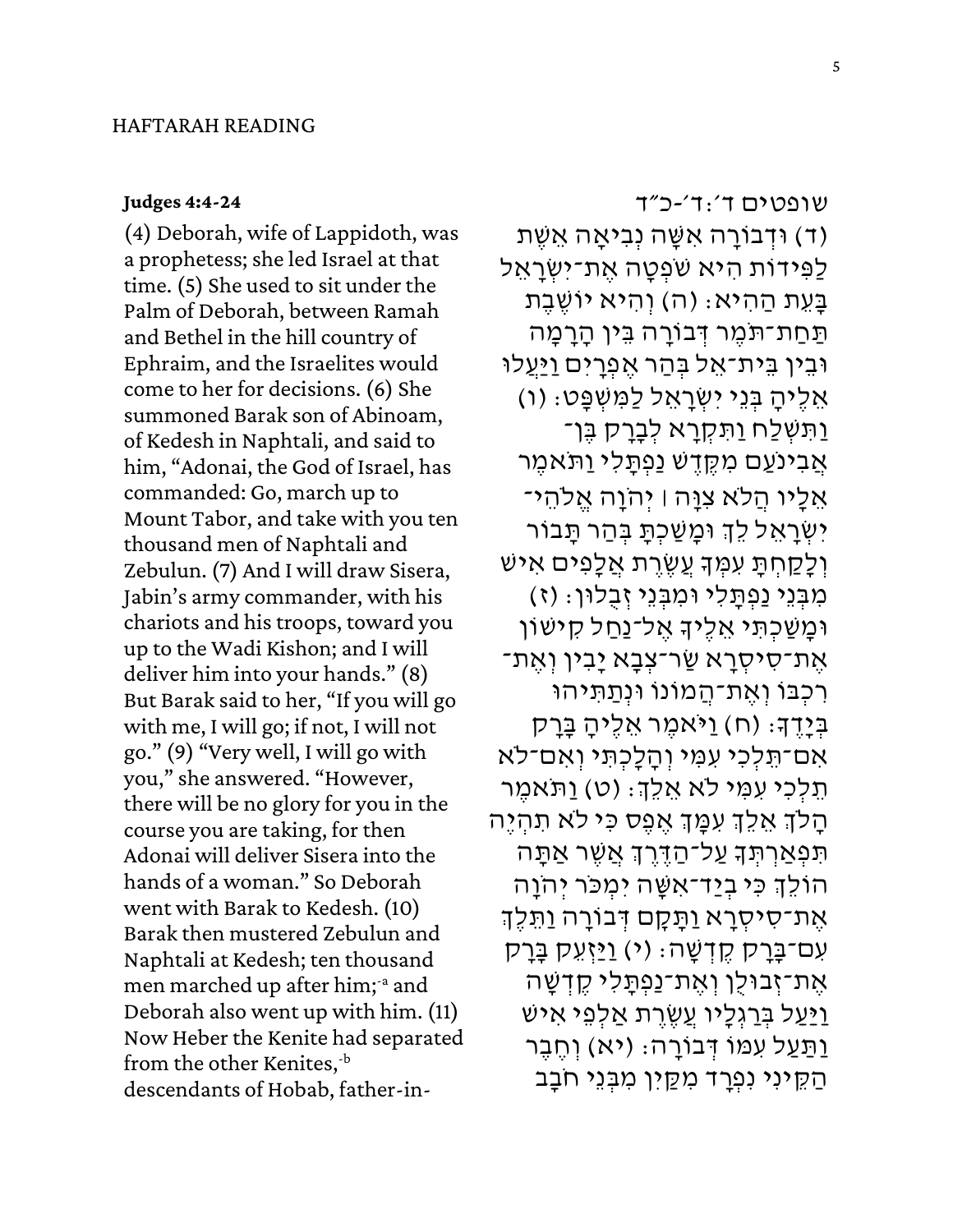law of Moses, and had pitched his tent at Elon-bezaanannim, which is near Kedesh. (12) Sisera was informed that Barak son of Abinoam had gone up to Mount Tabor. (13) So Sisera ordered all his chariots—nine hundred iron chariots—and all the troops he had to move from Harosheth-goiim to the Wadi Kishon. (14) Then Deborah said to Barak, "Up! This is the day on which Adonai will deliver Sisera into your hands: the LORD is marching before you." Barak charged down Mount Tabor, followed by the ten thousand men, (15) and Adonai threw Sisera and all his chariots and army into a panic before the onslaught of Barak. <sup>c</sup> Sisera leaped from his chariot and fled on foot (16) as Barak pursued the chariots and the soldiers as far as Harosheth-goiim. All of Sisera's soldiers fell by the sword; not a man was left. (17) Sisera, meanwhile, had fled on foot to the tent of Jael, wife of Heber the Kenite; for there was friendship between King Jabin of Hazor and the family of Heber the Kenite. (18) Jael came out to greet Sisera and said to him, "Come in, my lord, come in here, do not be afraid." So he entered her tent, and she covered him with a blanket. (19) He said to her, "Please let me have some water; I am thirsty." She opened a skin of milk and gave him some to drink; and she covered him again. (20) He said to her, "Stand at the

ֹחֹתֵן מֹשֶׁה <u>וַי</u>ֵּּט אַהֲלוֹ עַד־אֵילוֹן ֿ (בצענים) [בְּצ<u>ַעֲנַ</u>ּנִּים] אֲשֶׁר אֶת) ַקְדָשׁ: (יִב) <u>וַי</u>ּגְדוּ לְסִיסְרַא כִּי ַעֲלֵה בַּרַק בֶּן־אֱבִינֹעַם הַר־תַּבוֹר: יג) <u>ויזעק סיסרא את־כל־רכבו)</u> ּתְּשֵׁע מֵאוֹת רֶכֶב בַּרְזֶל וְאֶת־כָּל־ הָעָם אֲשֶׁר אִתּוֹ מֵחֲרֹשֵׁת הַגּוֹיִם אֶל־נַחַל קִישׁוֹו: (יד) וַתֹּאמֶר דְּבֹרָה אֶל־בָּרָק קוּם כִּי יֶה הַיּוֹם ְאֲשֶׁר נַתֲן יְהֹוַה אֱת־סִיסְרַא בְּיַדֶךָ הֲלֹא יִהֹוָה יָצָא לְפָנֵיךְ וַיֵּרֶד בָּרָק מֶהַר תַּבוֹר וַעֲשֶׂרֶת אֲלַפִים אִישׁ ַאַחֲרָיו: (טו) וַיָּהָם יְהֹוָה אֶת־ ּסִיסְרָא וְאֶת־כָּל־הַרֶכֶב וְאֶת־כָּל־ הַמַּחֲנֶה לְפִי־חֶרֶב לִפְנֵי בָרָק וַיֵּרֶד ְסִיּסְרָא מֵעַל הַמֵּרְכַּבָה וַיַּנָּס בְּרַגְלֵ**יו: (טז) וּבַרַק רַדַף אַחֲרֵי** הַרֶּכֶב וְאַחֲרֶי הַמֲחֲנֶה עַד חֲרֹשֶׁת ְהַגּוֹיִם וַיִּפּל כָּל־מַחֲנֵה סִיסְרָא ּלְפִי־חֶרֶב לֹא נִשְׁאַר עַד־אֶחַד: יט (יז) וְסִיסְרַא <u>נֵ</u>ּס בְּרַגְלֵיו אֶל־ אֹהֶל יַעֲל אֵשֶׁת חֶבֶר הַקֶּינִי כִּי .<br>שָׁלֹוֹם בֵּין יָבִין מֶלֶךְ־חֲצוֹר וּבֵין בִּית חֶבֶר הַקֵ**ינִי: (יח) וַ**תֵּצֵא יַעֵל לִקְרַאת סִיסְרַא וַתֹּאמֶר אֵלַיו סוּרַה אֲדֹנִי סוּרַה אָלַי אַל־תֵירַא וַיַּסַר אֵלֶיהָ הָאֹהֱלָה וַתְּכַסֵּהוּ ַבַּשְׂמִיכָה: (יט) וַיֹּאמֵר אֵלֵיהָ ְהַשְׁקִיּנִי־נַא מְעַט־מַיִּם כִּי צַמֶּאתִי <u>וַ</u>תְּפְתַּח אֶת־נֹאוד הֶחַלֵּב וַתַּשְׁקֵהוּ וַתְּכַסֶּהוּ: (כ) וַיֹּאמֶר